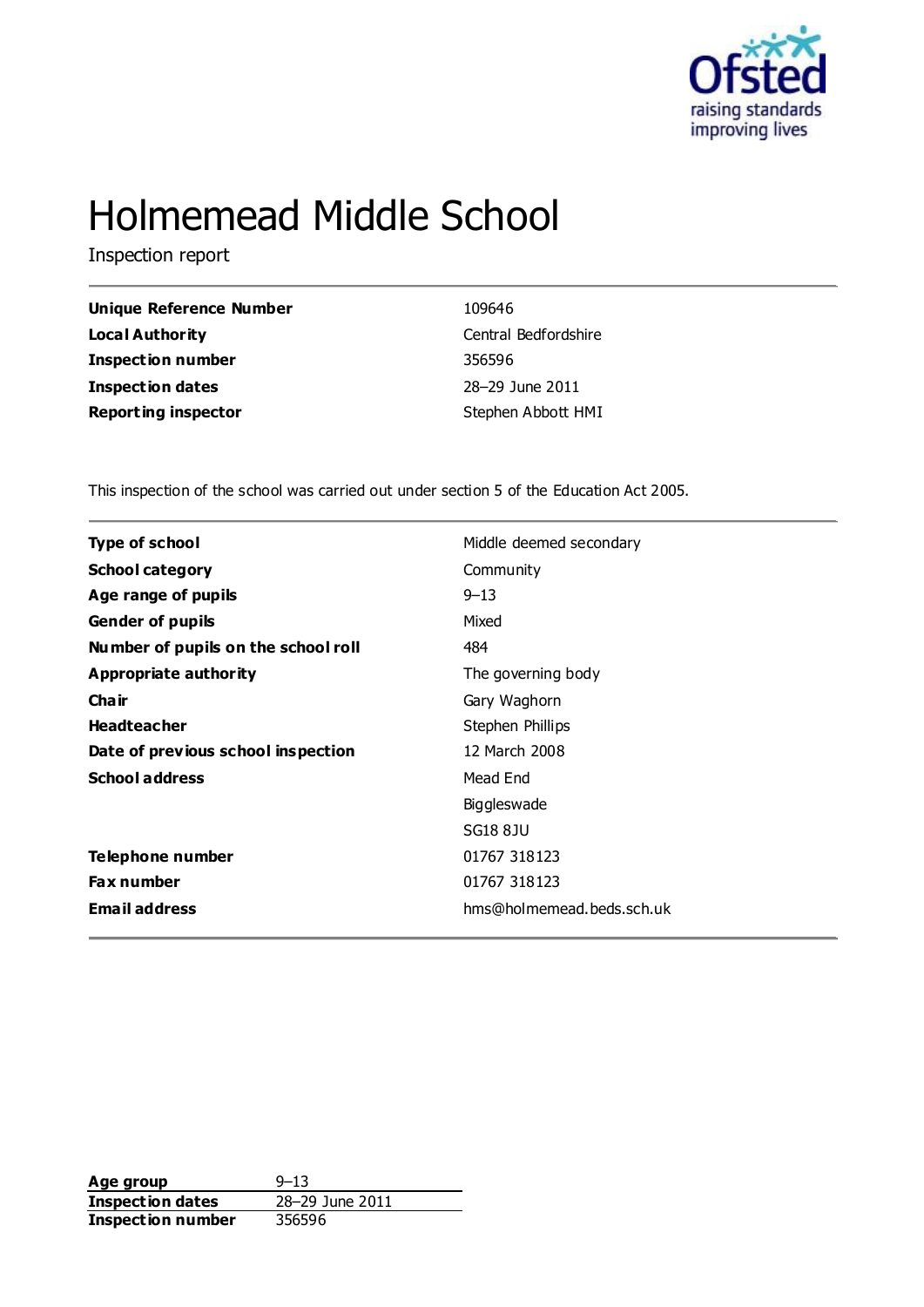The Office for Standards in Education, Children's Services and Skills (Ofsted) regulates and inspects to achieve excellence in the care of children and young people, and in education and skills for learners of all ages. It regulates and inspects childcare and children's social care, and inspects the Children and Family Court Advisory Support Service (Cafcass), schools, colleges, initial teacher training, work-based learning and skills training, adult and community learning, and education and training in prisons and other secure establishments. It assesses council children's services, and inspects services for looked after children, safeguarding and child protection.

Further copies of this report are obtainable from the school. Under the Education Act 2005, the school must provide a copy of this report free of charge to certain categories of people. A charge not exceeding the full cost of reproduction may be made for any other copies supplied.

If you would like a copy of this document in a different format, such as large print or Braille, please telephone 0300 123 4234, or email **[enquiries@ofsted.gov.uk](mailto:enquiries@ofsted.gov.uk)**.

You may copy all or parts of this document for non-commercial educational purposes, as long as you give details of the source and date of publication and do not alter the documentation in any way.

To receive regular email alerts about new publications, including survey reports and school inspection reports, please visit our website and go to 'Subscribe'.

Royal Exchange Buildings St Ann's Square Manchester M2 7LA T: 0300 123 4234 Textphone: 0161 618 8524 E: **[enquiries@ofsted.gov.uk](mailto:enquiries@ofsted.gov.uk)**

W: **[www.ofsted.gov.uk](http://www.ofsted.gov.uk/)**

© Crown copyright 2011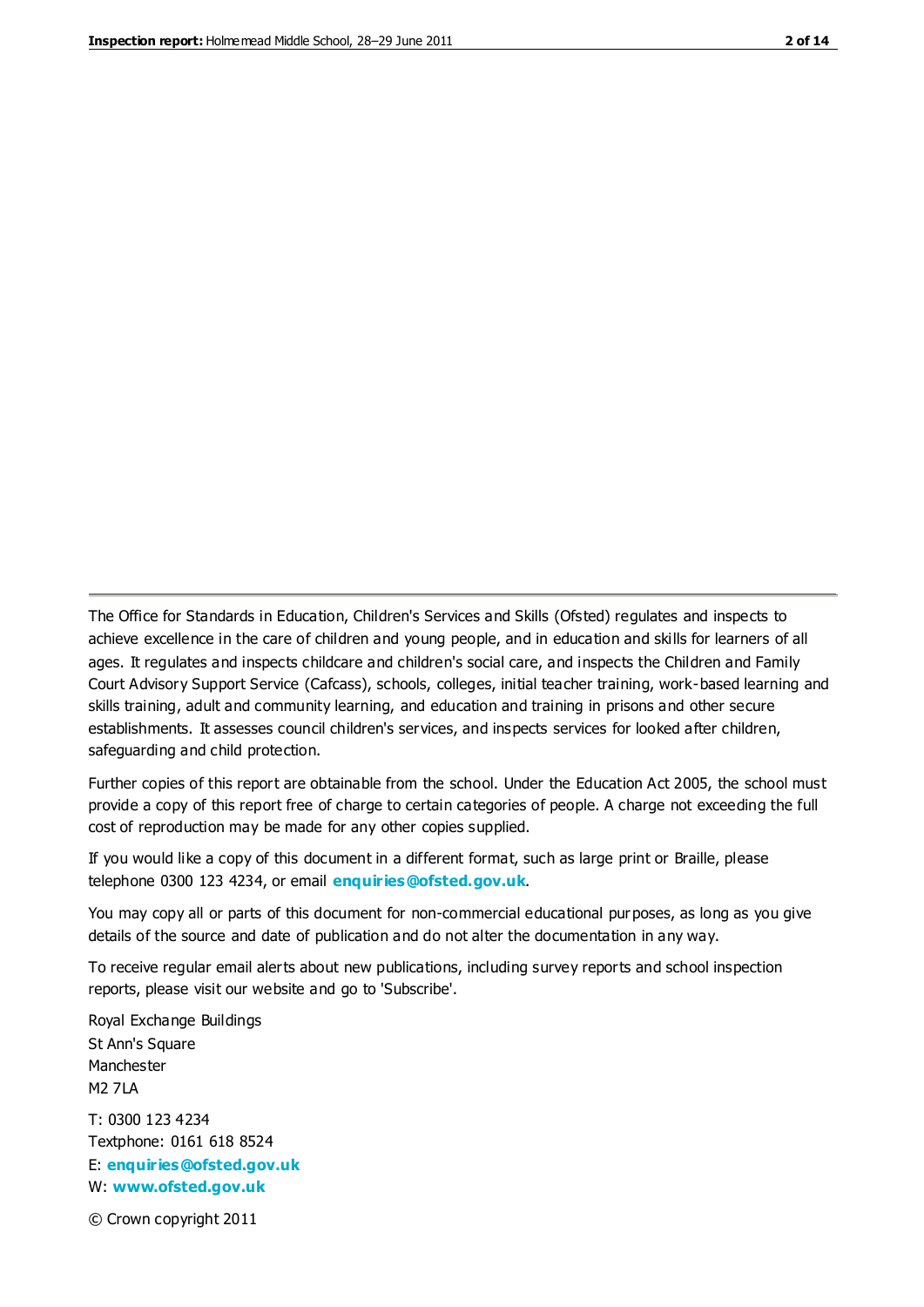# **Introduction**

This inspection was carried out by one of Her Majesty's Inspectors and three additional inspectors. They observed 37 lessons, involving 30 teachers, including five that were jointly observed with senior leaders. They also looked at other aspects of the school's work including samples of pupils' work, the after-school club and the specially resourced provision for pupils with special educational needs, a provision for pupils with autistic spectrum disorder (The ASD provision.) Inspectors met with senior leaders, groups of pupils, governors and staff, and the School Improvement Partner, who is employed by the local authority. They examined many documents, including the school's single central register of safeguarding checks, various record books, policies and plans. The inspectors also received questionnaire responses from 116 parents and carers, 108 pupils and 33 members of staff.

The inspection team reviewed many aspects of the school's work. It looked in detail at a number of key areas.

- Are pupils making enough progress in Years 5-6, particularly in mathematics?
- Does pupils' behaviour make a strong contribution to good learning in lessons?
- How well do learning support, assessment and academic guidance help each pupil to make good progress?
- $\blacksquare$  How well does the school promote equality for pupils with special educational needs and/or disabilities, including those in the ASD provision?
- $\blacksquare$  How effectively has the school responded to the disappointing 2010 Key Stage 2 test results, especially in mathematics?

# **Information about the school**

Holmemead Middle School is an average-sized middle school, situated on the outskirts of Biggleswade. The school has achieved the International Schools (Intermediate) award and has Healthy Schools status. In September 2010, an eight-place specialist provision was opened at the school for pupils with autistic spectrum disorder. This is managed by the school and currently has 3 pupils. In addition, there is a well established arrangement for pupils from a nearby special school to join in with activities at Holmemead. The Holmemead After School Club, which is based at the school, is managed by the governing body. The present headteacher took up his post shortly after the last inspection, at which point he was the fourth headteacher in five years. The school is a member of the Biggleswade Community Union of Schools, which includes several lower, middle and upper schools. Very recently, the school has gained specialist status for mathematics and computing in a joint arrangement with a nearby upper school. The two schools are now consulting on a proposal to apply for academy status.

The proportion of pupils known to be eligible for free school meals is below average. A very large majority of pupils are of White British ethnicity and very few pupils are at an early stage of learning English. The percentage of pupils with special educational needs and/or disabilities is below average, but the proportion of pupils with statements of special educational needs is above average.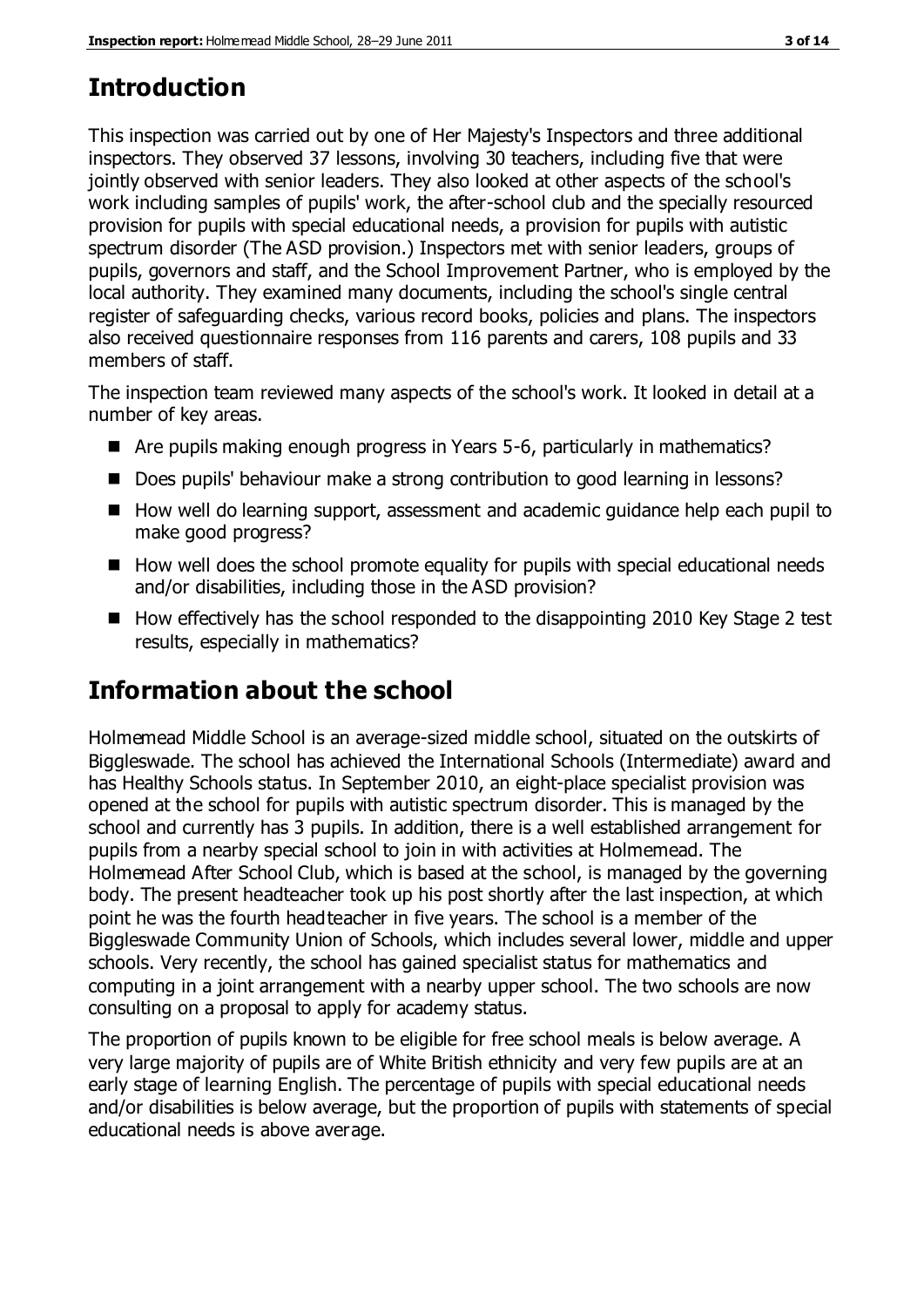# **Inspection judgements**

| Overall effectiveness: how good is the school? |  |
|------------------------------------------------|--|
|                                                |  |

## **The school's capacity for sustained improvement 2**

## **Main findings**

Holmemead Middle School is a good school that has improved since its last inspection. While this has been a team effort, much credit must go the headteacher for his dynamic leadership and vision, and unwillingness to settle for second best. Pupils now make good progress. Improvements have been made without losing the school's inclusive and community-focused ethos. Pupils' contribution to the community is outstanding, because a high proportion of them participate in the wide range of opportunities the school offers for voluntary work, fundraising, sporting and cultural activities, leadership roles and work with community groups. Pupils' attendance is average for middle schools and few pupils are persistently absent. The Holmemead After School Club provides a safe and enjoyable environment for a small number of pupils. The provision for pupils with autistic spectrum disorder is well managed. The pupils concerned are making good progress because they are well supported both in the provision and when integrated into mainstream lessons. Some outstanding teaching was seen in the provision during the inspection.

Self-evaluation by the school is accurate and rigorous. Senior leaders know the school's strengths and they are unremittingly honest about the remaining areas of weakness. Change has been rapid since the last inspection. Much of the initial work was successfully designed to prepare the way for future improvement. Many of the senior leaders are new and the school's leadership has been restructured to improve accountability. The school has invested in an electronic management information system that has transformed senior leaders' ability to monitor and evaluate the work of the school. The system holds comprehensive assessment information on every pupil.

The Chair of the Governing Body works closely with the headteacher. While there are links between members of the wider governing body and specific areas of the school, these are not consistently well established. Consequently, the governing body is not always well placed to cross-check the information it is given. At present, no governor has a link with the after-school club.

The leadership changes have been accompanied by action with a more immediate impact on pupils. Regular lesson observation by senior leaders provides precise feedback to staff. Inadequate teaching has largely been eliminated through enhanced training and new appointments. Good leadership of teaching and learning, including clear guidance for staff on what an effective lesson looks like, has resulted in just over half of lessons being good or better. Challenging targets are set for all pupils, based on their prior attainment. Staff training has sharpened the accuracy of teachers' assessments of pupils' work. As a result, the school is now able to identify any dips in progress at an early stage and intervene with appropriate support. This successful track record demonstrates the school's good capacity for further improvement.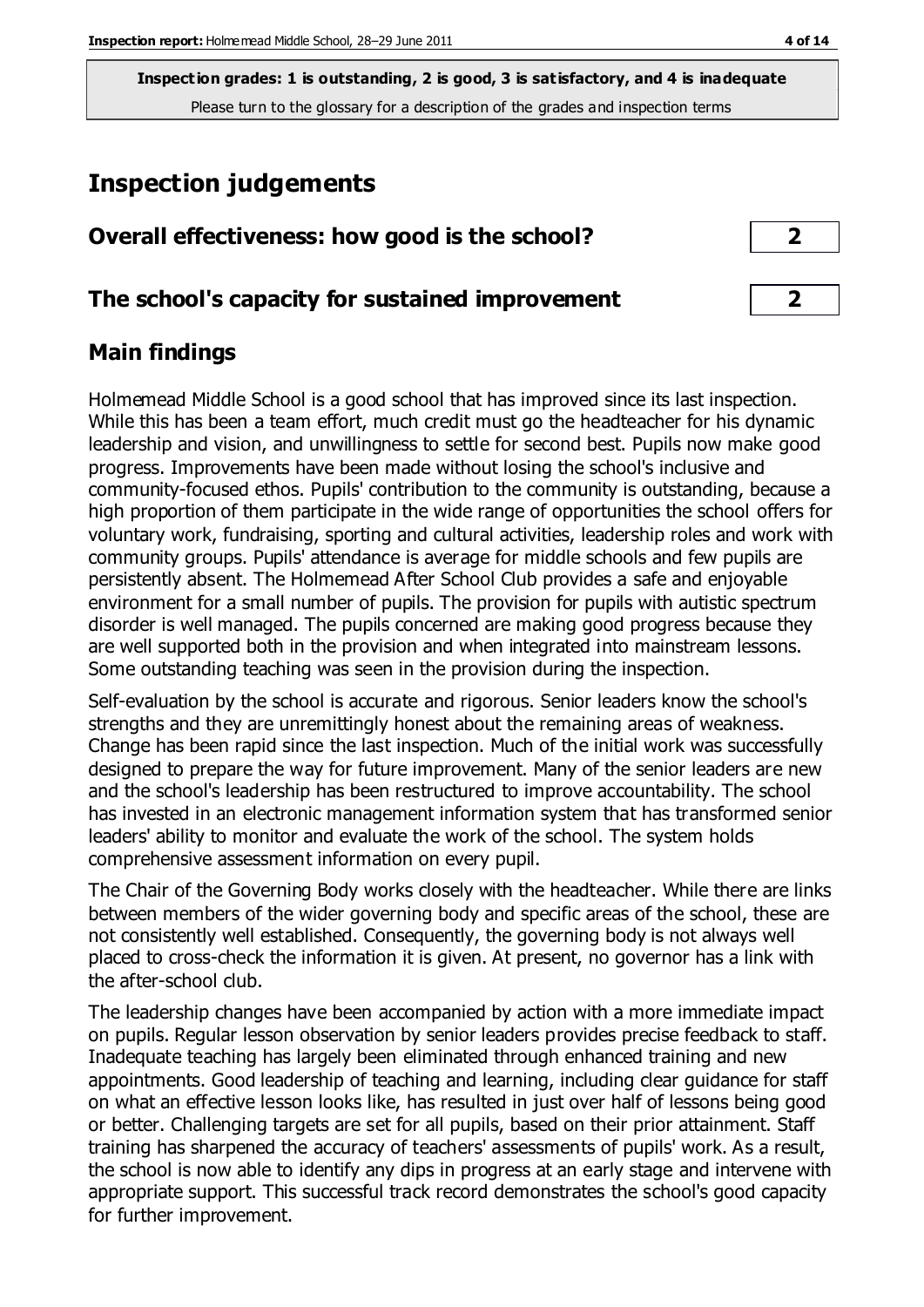However, it has not all been plain sailing. There is still too much satisfactory teaching and some aspects of assessment are not consistent across all lessons, including the quality of marking and guidance to pupils on how to improve their work. One of the main differences between satisfactory and good lessons is the extent to which the teacher uses assessment to support learning. In good lessons, teachers provide engaging activities that pupils can work on independently. As the pupils work, the teacher moves around the classroom to check that all pupils are making progress and to identify any individual needs. Subsequent teaching is then adapted, based on the information obtained. Pupils make slower progress in satisfactory lessons because they spend more time listening to the teacher and complete less independent work for the teacher to assess. Although teaching is satisfactory, pupils still make good progress because of the strong intervention programme for those not meeting their targets.

When the improved academic monitoring and intervention programme were first set up, the school gave priority to older pupils, to ensure that they were well prepared for the next stage of their education. The effect of this decision became apparent in the 2010 test results at the end of Key Stage 2, where pupils' attainment in mathematics and English was considerably lower than expected. To the school's credit, it has taken swift action to prevent any repetition. For the pupils concerned, who are now in Year 7, prompt attention has made sure that they are now back on track. Senior leaders have also looked closely at staffing and at the leadership of the core subjects, making changes to avoid any repetition among the current Years 5 and 6 classes.

Key Stage 2 results in mathematics have been disappointing for some time. Lesson observations show that some teachers lack subject-specific expertise. They do not always use the best approach to teaching a topic; make appropriate links with other areas of mathematics; or detect common misconceptions.

The school plays an important role in the local community. Its new provision and its hosting of pupils from a nearby special school help to break down barriers and promote pupils' understanding of disability. Its international links are recognised by an International Schools award. More recently, pupils have exchanged emails with an English school serving a multi-ethnic community, giving them more experience of cultural diversity. The headteacher has played a leading role in the Biggleswade Community Union of Schools, working with headteacher colleagues to promote an integrated approach to education for young people aged 0 to 19.

## **What does the school need to do to improve further?**

- Ensure that pupils have the best chance of making good progress by
	- strengthening teaching, particularly in Key Stage 2
	- $-$  ensuring that pupils receive consistently good feedback in each subject that shows them how to improve their work
	- $-$  improving their attendance to at least 96%.
- Increase the proportion of good and better teaching by:
	- $-$  ensuring that all lessons devote sufficient time to independent work by individuals or groups of pupils, during which teachers assess pupils' understanding and progress so they can adapt later teaching to meet the needs they identify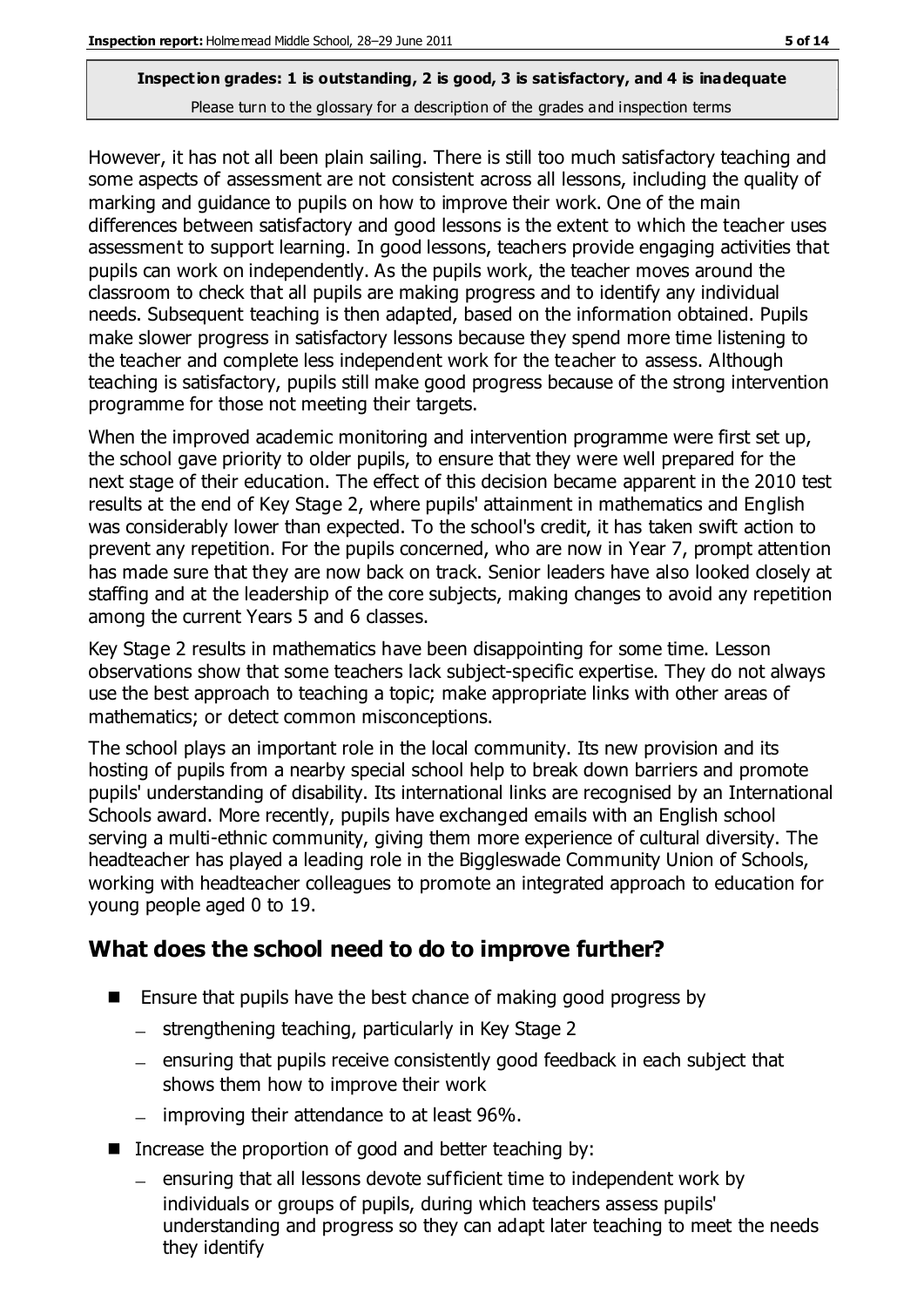- improving the subject expertise of non-specialist teachers of mathematics.
- Make the governing body more effective in holding the school to account by:
	- developing a wider range of ways for governors to inform themselves about the work of the school
	- appointing a link governor for the Holmemead After School Club.

#### **Outcomes for individuals and groups of pupils 2**

Pupils join the school with above average attainment. In recent years, pupils in Key Stage 2 have made satisfactory progress in English but their attainment in mathematics has dropped back to average by Year 6. They have then made good progress in Key Stage 3, so that their attainment in mathematics, English and other subjects is well above national expectations for the end of Year 8. Pupils with special educational needs and/or disabilities achieve well because they are well supported in the classroom without compromising their independence, and because their education is carefully planned to meet their needs. Pupils with autistic spectrum disorder who are not part of the ASD provision are benefiting from the expertise the provision brings.

Pupils' satisfactory learning and progress in lessons is not good enough to fully explain their good achievement over time. The difference is made up by the school's extensive programme of additional support. In a significant minority of lessons, pupils are given a passive role that involves too much listening and not enough independent work. In these less interesting lessons, some pupils lose their concentration and fidget or speak while the teacher is talking. This low level disruption is not always well managed, with repeated ineffectual requests for quiet, and a small minority of pupils, parents and carers expressed legitimate concerns. Nevertheless, there is clear evidence that behaviour is improving in lessons and around the school. Defiance or deliberate disruption is unusual.

Pupils make good progress in the majority of lessons where teaching is good. Their behaviour contributes to good learning because they are inquisitive and keen to learn. In the better lessons, pupils apply their literacy and numeracy skills well, for example in making notes in a geography lesson, writing extended answers in history and drawing graphs in science. When given the opportunity, pupils work well in groups, learning teamwork and leadership skills that stand them in good stead for their future lives. When questioned skilfully, pupils give reasoned answers that go beyond simple recall to include explanations based on clear thinking.

Most pupils say that they enjoy school and feel safe. They know how to ask for help and how to keep themselves safe. They like the 'Holme Zone', which provides a refuge for those feeling potentially vulnerable, and the 'Big Buddy' system of peer counselling. Bullying and racial incidents are rare and pupils report that they are usually, but not always, tackled effectively. Pupils understand the benefits of a healthy lifestyle and many support programmes designed to improve their health. Their take-up of extra-curricular sports and other physical activities is good. Many willingly accept responsibilities such as membership of the school council or focus groups, as peer counsellors or as junior network administrators. These contribute to their good preparation for their future working lives. Pupils have a good understanding of right and wrong and a sense of fairness. A large majority of pupils participate in the range of cultural opportunities offered by the school.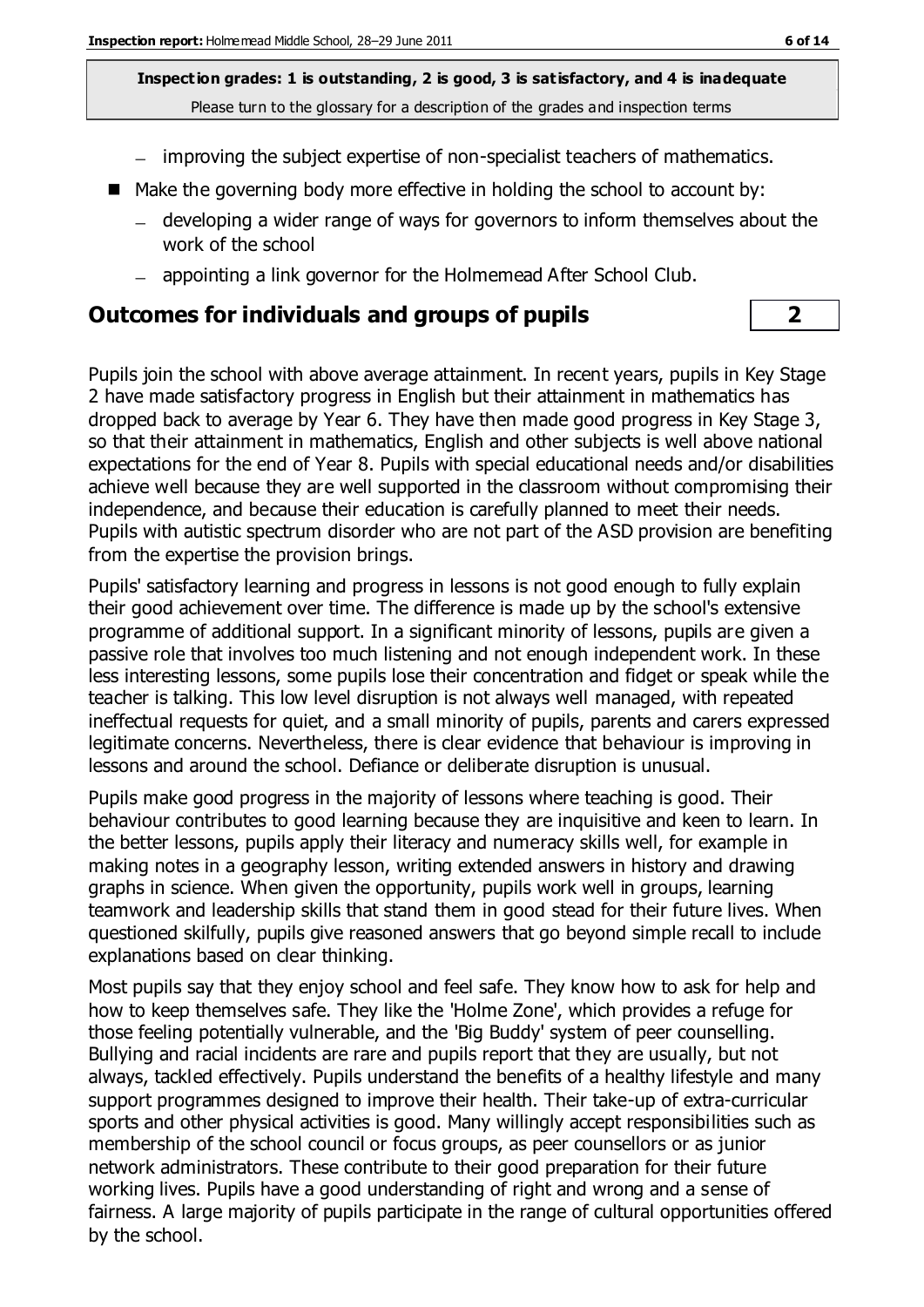These are the grades for pupils' outcomes

#### **Inspection grades: 1 is outstanding, 2 is good, 3 is satisfactory, and 4 is inadequate**

Please turn to the glossary for a description of the grades and inspection terms

| Pupils' achievement and the extent to which they enjoy their learning                                                     | $\overline{\mathbf{2}}$ |
|---------------------------------------------------------------------------------------------------------------------------|-------------------------|
| Taking into account:<br>Pupils' attainment <sup>1</sup>                                                                   | 2                       |
| The quality of pupils' learning and their progress                                                                        | 2                       |
| The quality of learning for pupils with special educational needs and/or disabilities<br>and their progress               | 2                       |
| The extent to which pupils feel safe                                                                                      | $\overline{\mathbf{2}}$ |
| Pupils' behaviour                                                                                                         | $\overline{2}$          |
| The extent to which pupils adopt healthy lifestyles                                                                       | 2                       |
| The extent to which pupils contribute to the school and wider community                                                   | 1                       |
| The extent to which pupils develop workplace and other skills that will contribute to<br>their future economic well-being |                         |
| Taking into account:<br>Pupils' attendance <sup>1</sup>                                                                   | 3                       |
| The extent of pupils' spiritual, moral, social and cultural development                                                   | 2                       |

<sup>1</sup> The grades for attainment and attendance are: 1 is high; 2 is above average; 3 is broadly average; and 4 is low

#### **How effective is the provision?**

Teachers plan their lessons conscientiously and make clear to pupils what they are expected to learn. The majority of lessons are stimulating and enjoyable for pupils, making good use of learning resources, including interactive whiteboards, to get pupils thinking for themselves. For example, Year 8 pupils had to interpret information and choose the mathematics needed to work out the running costs of different-sized swimming pools. Some teaching is outstanding: an important feature of this is the excellent use of assessment by the teacher and by pupils to identify how to improve their own and others' work, as seen in art, English and physical education. In contrast, weaker assessment practice typifies satisfactory lessons. Examples include question and answer sessions where a minority of pupils answered all the questions, and lessons where teachers did not ensure that all pupils understood the work. Learning support assistants provide effective support in most lessons, but are occasionally left underemployed when teacher talk dominates.

The curriculum is broad and balanced and meets statutory requirements. It is well organised through six key cross-curricular areas with a focus on helping pupils to become independent learners. Cross-curricular activities, visits and other enrichment help to support pupils' personal development but opportunities to promote spirituality are sometimes missed. The school has liaised well with its partner lower and upper schools to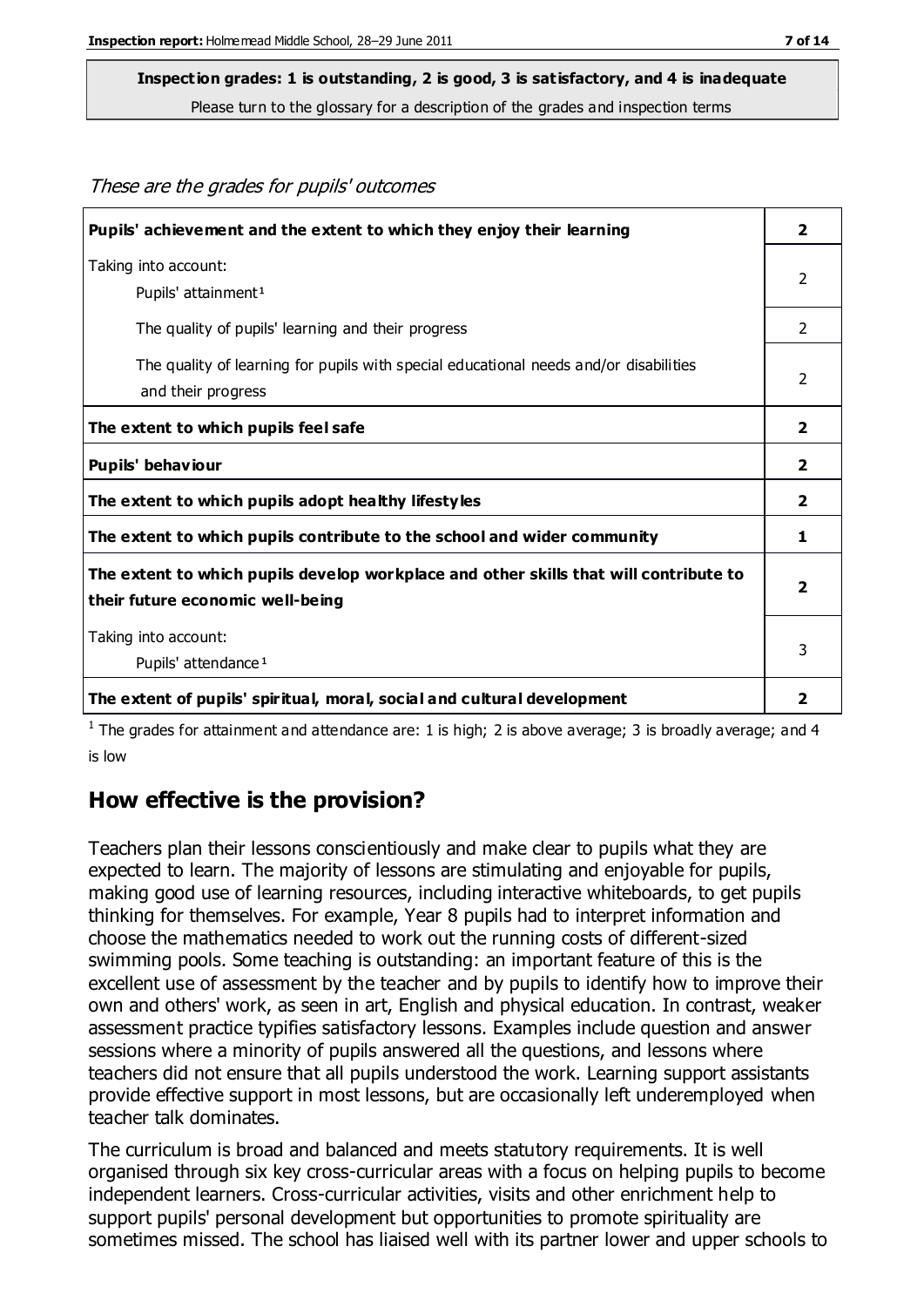# **Inspection grades: 1 is outstanding, 2 is good, 3 is satisfactory, and 4 is inadequate**

Please turn to the glossary for a description of the grades and inspection terms

ensure a smooth academic progression as well as good care and guidance on transition. Partnership working also supports musical activities such as the recent 'Fiddle Fiesta' and wind-band days; pupils' learning about sustainability, through the gardening and eco club; and enrichment for able mathematicians. The recently acquired specialism is at an early stage of development and its impact to date is limited.

The school has maintained its good standard of care, guidance and support. Form tutors play an important role as the initial point of contact for parents and carers. A new behaviour policy, with higher expectations on behaviour, has reduced the need for warning cards and fixed term exclusions. The well-organised provision for pupils with special educational needs and/or disabilities is evident in the impact on their learning and personal development. Pupils with behavioural, emotional and social difficulties benefit from patient work to tackle their specific needs.

These are the grades for the quality of provision

| The quality of teaching                                                                                    |  |
|------------------------------------------------------------------------------------------------------------|--|
| Taking into account:<br>The use of assessment to support learning                                          |  |
| The extent to which the curriculum meets pupils' needs, including, where relevant,<br>through partnerships |  |
| The effectiveness of care, guidance and support                                                            |  |

#### **How effective are leadership and management?**

Since his appointment three years ago, the headteacher has successfully raised expectations of what the school can achieve. He is well supported by the other senior leaders and the Chair of the Governing Body. However, governance is only satisfactory, because there are weaknesses in how the governing body informs itself about the work of the school. Any hint of complacency has been weeded out as middle leadership has been transformed. The school improvement plan sets out very clearly how teaching, assessment and behaviour management will continue to be improved. All concerned now accept that pupils' outcomes are the best way to judge their own and the school's effectiveness. There is a good team spirit: staff are proud to work at the school and almost all feel involved in the school's self-evaluation, which includes careful consideration of the outcomes of different groups of pupils. Members of the governing body speak highly of the quality of information they now receive, and increasingly know how to hold the school to account.

The school's commitment to equality of opportunity is evident in the way it supports all pupils to achieve well, through its various intervention strategies. Racial harmony is strongly promoted, but the school recognises that racial incidents have not entirely been eliminated. The school understands its religious, ethnic and socio-economic context and is involved with the local, national and global communities through a wide range of activities. Parents and carers are consulted regularly and kept well informed through reports on pupils' progress, newsletters, the school website and electronic mail.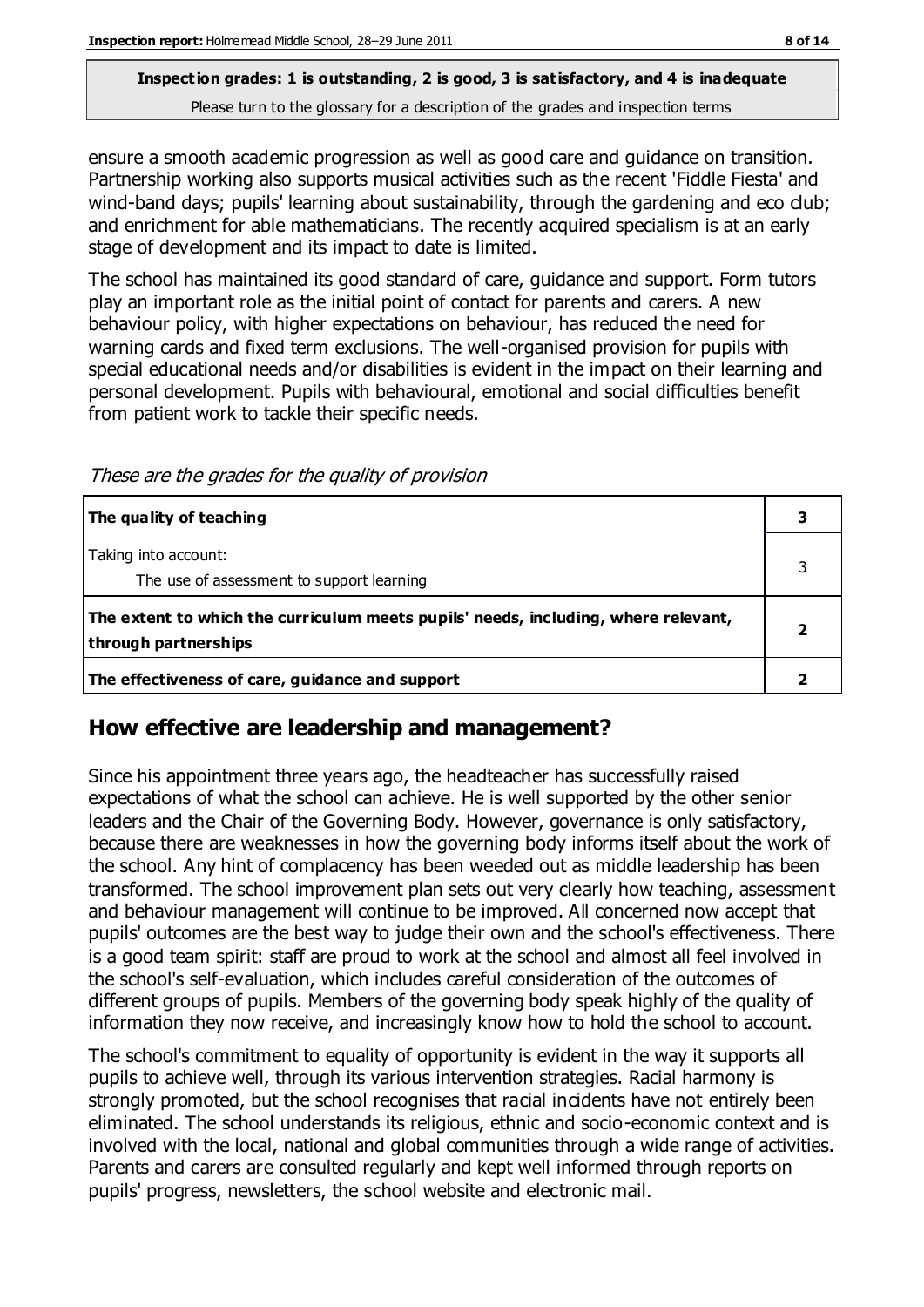Procedures for child protection and vetting are robust. Risk assessment is very thorough and the school is proactive in building good relationships with other agencies to ensure pupils' well-being.

These are the grades for leadership and management

| The effectiveness of leadership and management in embedding ambition and driving<br><i>improvement</i>                                                           | $\overline{\mathbf{2}}$ |
|------------------------------------------------------------------------------------------------------------------------------------------------------------------|-------------------------|
| Taking into account:<br>The leadership and management of teaching and learning                                                                                   | 2                       |
| The effectiveness of the governing body in challenging and supporting the<br>school so that weaknesses are tackled decisively and statutory responsibilities met | 3                       |
| The effectiveness of the school's engagement with parents and carers                                                                                             | $\overline{\mathbf{2}}$ |
| The effectiveness of partnerships in promoting learning and well-being                                                                                           | $\overline{\mathbf{2}}$ |
| The effectiveness with which the school promotes equality of opportunity and tackles<br>discrimination                                                           | $\overline{\mathbf{2}}$ |
| The effectiveness of safeguarding procedures                                                                                                                     | $\mathbf{2}$            |
| The effectiveness with which the school promotes community cohesion                                                                                              | $\mathbf{2}$            |
| The effectiveness with which the school deploys resources to achieve value for money                                                                             | 2                       |

## **Views of parents and carers**

Parents' and carers' views are mostly positive, but a small minority have concerns about the consistency of behaviour management and the quality of teaching in a few lessons. One wrote, 'The teaching at school is great but one or two teachers we have had this year have not met the usual standards.' Inspectors found that low level disruption of lessons sometimes occurs when the teaching is uninspiring. The efforts of staff are appreciated: 'I think it is fantastic that staff are willing to undertake organising trips with all the relevant paperwork that has to be completed.' A few parents and carers are frustrated by problems in communicating with the school or by the new report format. The reports now give precise numerical information about pupils' attainment and progress, but lack the personal element of written comments. The school is working to improve its response times for parents and carers who need to speak to a specific member of staff.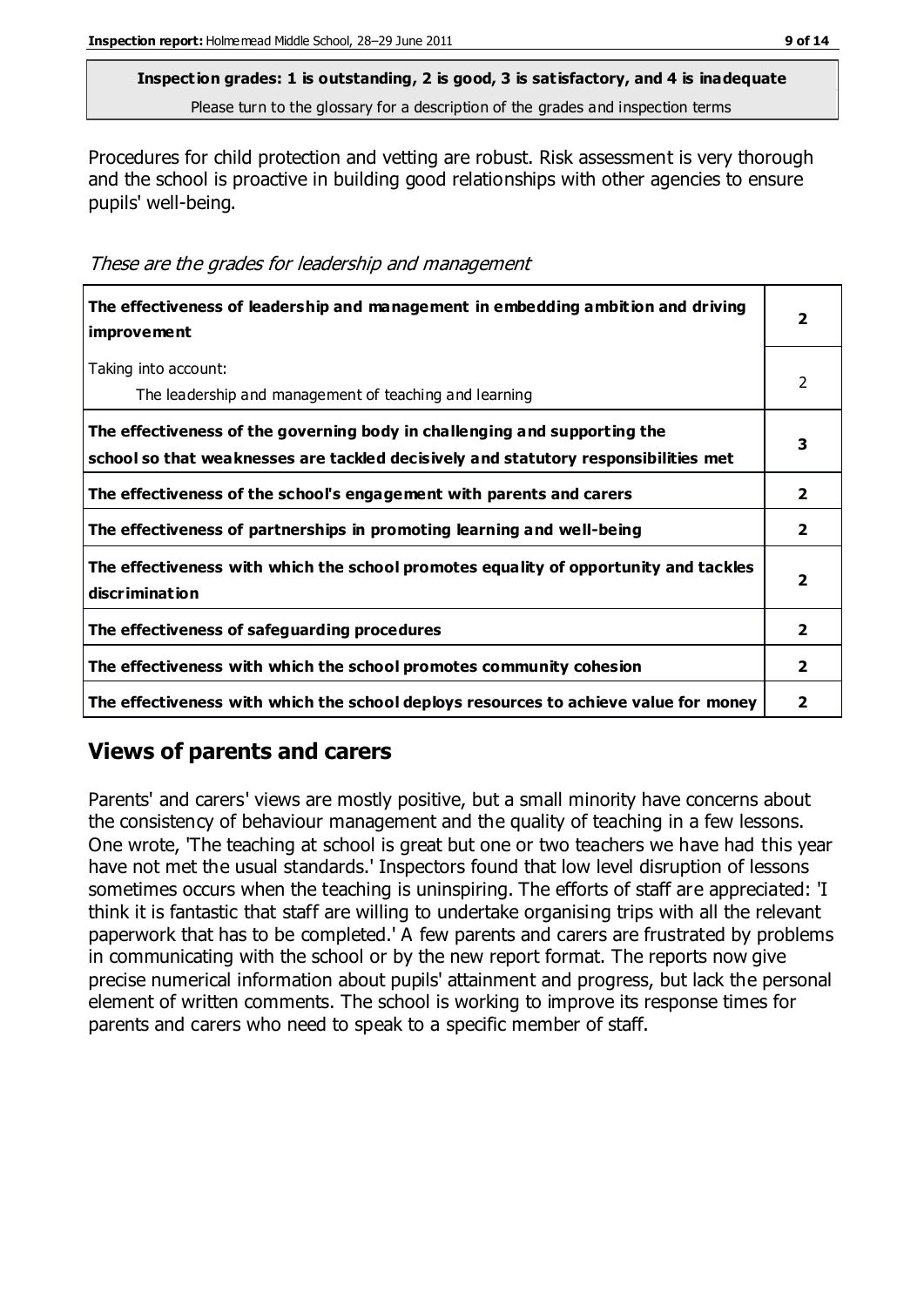#### **Responses from parents and carers to Ofsted's questionnaire**

Ofsted invited all the registered parents and carers of pupils registered at Holmemead Middle School to complete a questionnaire about their views of the school.

In the questionnaire, parents and carers were asked to record how strongly they agreed with 13 statements about the school. The inspection team received 116 completed questionnaires by the end of the on-site inspection. In total, there are 484 pupils registered at the school.

| <b>Statements</b>                                                                                                                                                                                                                                       | <b>Strongly</b><br>agree |               | <b>Agree</b> |               |                | <b>Disagree</b> |                | <b>Strongly</b><br>disagree |  |
|---------------------------------------------------------------------------------------------------------------------------------------------------------------------------------------------------------------------------------------------------------|--------------------------|---------------|--------------|---------------|----------------|-----------------|----------------|-----------------------------|--|
|                                                                                                                                                                                                                                                         | <b>Total</b>             | $\frac{0}{0}$ | <b>Total</b> | $\frac{0}{0}$ | <b>Total</b>   | $\frac{0}{0}$   | <b>Total</b>   | $\frac{9}{6}$               |  |
| My child enjoys school                                                                                                                                                                                                                                  | 36                       | 31            | 72           | 62            | 7              | 6               | $\mathbf 0$    | $\mathbf 0$                 |  |
| The school keeps my child<br>safe                                                                                                                                                                                                                       | 46                       | 40            | 66           | 57            | 3              | 3               | $\mathbf 0$    | $\mathbf 0$                 |  |
| My school informs me about<br>my child's progress                                                                                                                                                                                                       | 25                       | 22            | 76           | 66            | 13             | 11              | $\overline{2}$ | $\overline{2}$              |  |
| My child is making enough<br>progress at this school                                                                                                                                                                                                    | 35                       | 30            | 71           | 61            | $\overline{7}$ | 6               | 1              | $\mathbf{1}$                |  |
| The teaching is good at this<br>school                                                                                                                                                                                                                  | 28                       | 24            | 71           | 61            | 10             | 9               | $\mathbf 0$    | $\mathbf 0$                 |  |
| The school helps me to<br>support my child's learning                                                                                                                                                                                                   | 22                       | 19            | 66           | 57            | 19             | 16              | $\overline{2}$ | $\overline{2}$              |  |
| The school helps my child to<br>have a healthy lifestyle                                                                                                                                                                                                | 23                       | 20            | 77           | 66            | 8              | $\overline{7}$  | $\overline{2}$ | $\overline{2}$              |  |
| The school makes sure that<br>my child is well prepared for<br>the future (for example<br>changing year group,<br>changing school, and for<br>children who are finishing<br>school, entering further or<br>higher education, or entering<br>employment) | 40                       | 34            | 66           | 57            | 3              | 3               | $\mathbf 0$    | $\mathbf 0$                 |  |
| The school meets my child's<br>particular needs                                                                                                                                                                                                         | 22                       | 19            | 80           | 69            | 10             | 9               | $\overline{2}$ | $\overline{2}$              |  |
| The school deals effectively<br>with unacceptable behaviour                                                                                                                                                                                             | 18                       | 16            | 61           | 53            | 24             | 21              | 8              | 7                           |  |
| The school takes account of<br>my suggestions and concerns                                                                                                                                                                                              | 19                       | 16            | $70\,$       | 60            | 14             | 12              | 6              | 5                           |  |
| The school is led and<br>managed effectively                                                                                                                                                                                                            | 34                       | 29            | 71           | 61            | 5              | $\overline{4}$  | 3              | 3                           |  |
| Overall, I am happy with my<br>child's experience at this<br>school                                                                                                                                                                                     | 38                       | 33            | 67           | 59            | 9              | 8               | $\mathbf 0$    | $\mathbf 0$                 |  |

The table above summarises the responses that parents and carers made to each statement. The percentages indicate the proportion of parents and carers giving that response out of the total number of completed questionnaires. Where one or more parents and carers chose not to answer a particular question, the percentages will not add up to 100%.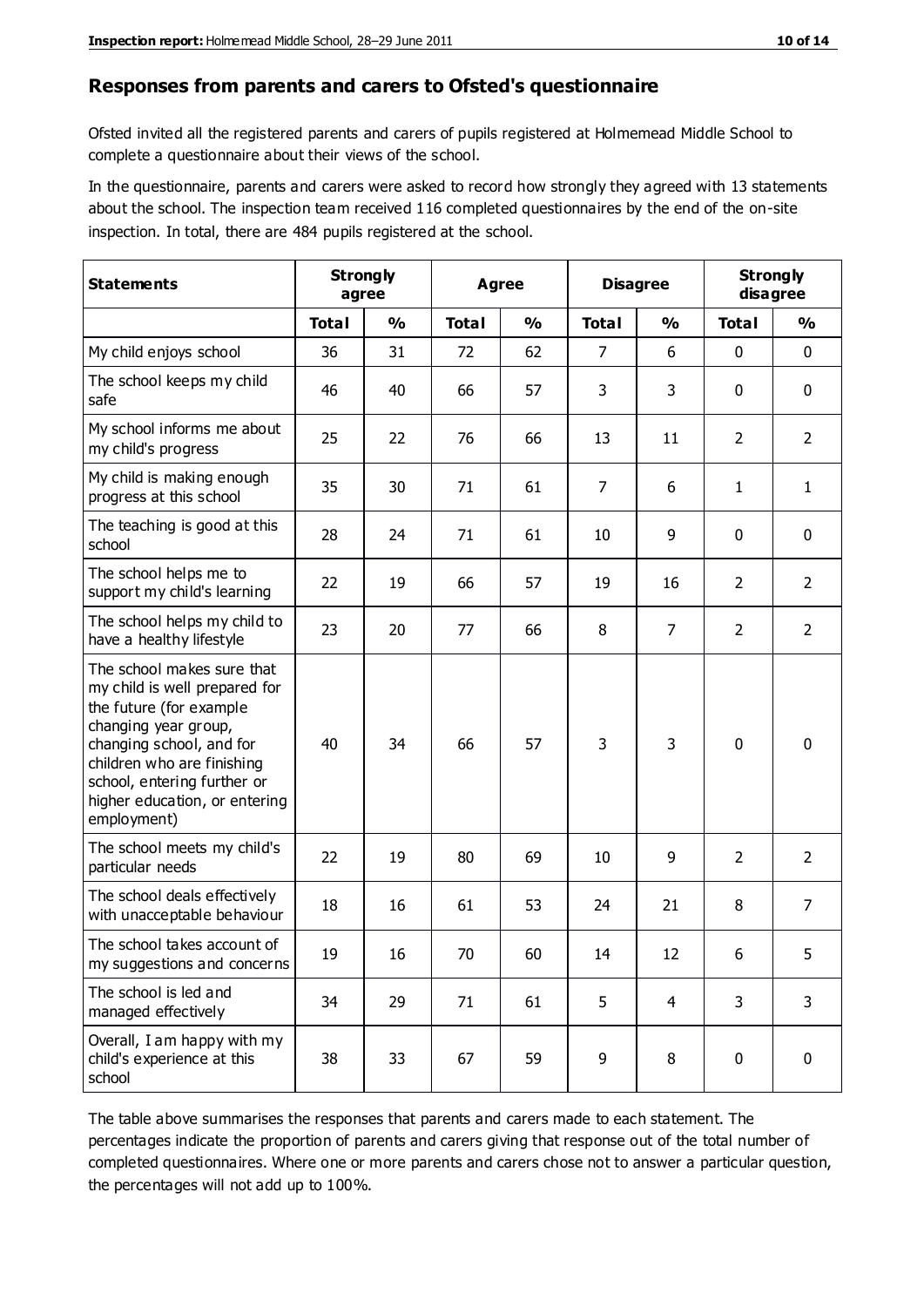## **Glossary**

| Grade   | <b>Judgement</b> | <b>Description</b>                                                                                                                                                                                                            |
|---------|------------------|-------------------------------------------------------------------------------------------------------------------------------------------------------------------------------------------------------------------------------|
| Grade 1 | Outstanding      | These features are highly effective. An outstanding school<br>provides exceptionally well for all its pupils' needs.                                                                                                          |
| Grade 2 | Good             | These are very positive features of a school. A school that<br>is good is serving its pupils well.                                                                                                                            |
| Grade 3 | Satisfactory     | These features are of reasonable quality. A satisfactory<br>school is providing adequately for its pupils.                                                                                                                    |
| Grade 4 | Inadequate       | These features are not of an acceptable standard. An<br>inadequate school needs to make significant improvement<br>in order to meet the needs of its pupils. Ofsted inspectors<br>will make further visits until it improves. |

#### **What inspection judgements mean**

#### **Overall effectiveness of schools**

|                       | Overall effectiveness judgement (percentage of schools) |      |                     |                   |
|-----------------------|---------------------------------------------------------|------|---------------------|-------------------|
| <b>Type of school</b> | <b>Outstanding</b>                                      | Good | <b>Satisfactory</b> | <b>Inadequate</b> |
| Nursery schools       | 46                                                      | 48   | 6                   |                   |
| Primary schools       | 6                                                       | 47   | 40                  | 7                 |
| Secondary schools     | 12                                                      | 39   | 38                  | 11                |
| Sixth forms           | 13                                                      | 42   | 41                  | 3                 |
| Special schools       | 28                                                      | 49   | 19                  | 4                 |
| Pupil referral units  | 14                                                      | 45   | 31                  | 10                |
| All schools           | 10                                                      | 46   | 37                  |                   |

New school inspection arrangements were introduced on 1 September 2009. This means that inspectors now make some additional judgements that were not made previously.

The data in the table above are for the period 1 September 2010 to 31 December 2010 and are consistent with the latest published official statistics about maintained school inspection outcomes (see **[www.ofsted.gov.uk](http://www.ofsted.gov.uk/)**).

The sample of schools inspected during 2010/11 was not representative of all schools nationally, as weaker schools are inspected more frequently than good or outstanding schools.

Percentages are rounded and do not always add exactly to 100.

Sixth form figures reflect the judgements made for the overall effectiveness of the sixth form in secondary schools, special schools and pupil referral units.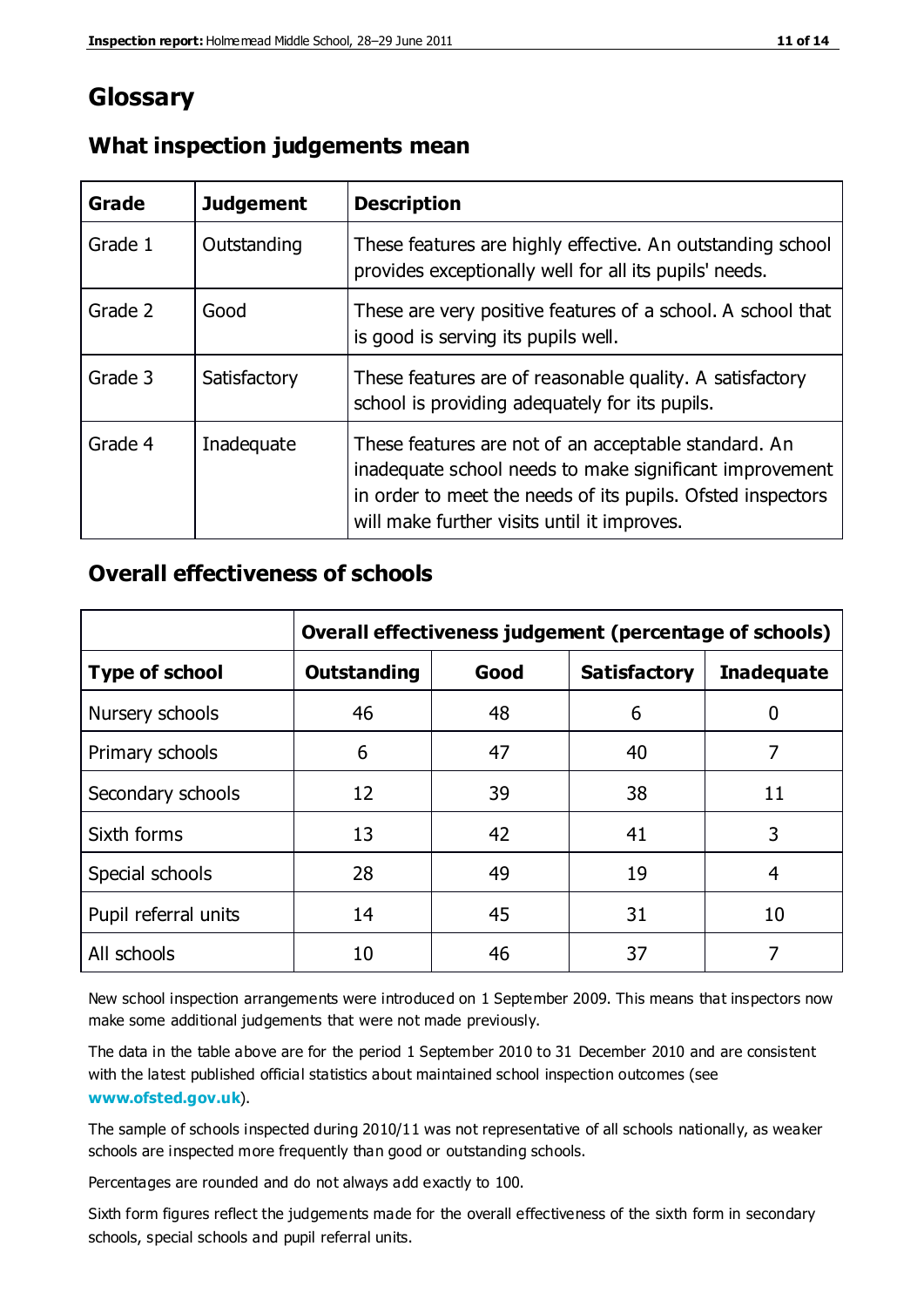# **Common terminology used by inspectors**

| Achievement:                  | the progress and success of a pupil in their learning,<br>development or training.                                                                                                                                                          |  |  |
|-------------------------------|---------------------------------------------------------------------------------------------------------------------------------------------------------------------------------------------------------------------------------------------|--|--|
| Attainment:                   | the standard of the pupils' work shown by test and<br>examination results and in lessons.                                                                                                                                                   |  |  |
| Capacity to improve:          | the proven ability of the school to continue<br>improving. Inspectors base this judgement on what<br>the school has accomplished so far and on the quality<br>of its systems to maintain improvement.                                       |  |  |
| Leadership and management:    | the contribution of all the staff with responsibilities,<br>not just the headteacher, to identifying priorities,<br>directing and motivating staff and running the school.                                                                  |  |  |
| Learning:                     | how well pupils acquire knowledge, develop their<br>understanding, learn and practise skills and are<br>developing their competence as learners.                                                                                            |  |  |
| <b>Overall effectiveness:</b> | inspectors form a judgement on a school's overall<br>effectiveness based on the findings from their<br>inspection of the school. The following judgements,<br>in particular, influence what the overall effectiveness<br>judgement will be. |  |  |
|                               | The school's capacity for sustained<br>improvement.                                                                                                                                                                                         |  |  |
|                               | Outcomes for individuals and groups of pupils.                                                                                                                                                                                              |  |  |
|                               | The quality of teaching.                                                                                                                                                                                                                    |  |  |
|                               | The extent to which the curriculum meets<br>pupils' needs, including, where relevant,<br>through partnerships.                                                                                                                              |  |  |
|                               | The effectiveness of care, guidance and<br>support.                                                                                                                                                                                         |  |  |
| Progress:                     | the rate at which pupils are learning in lessons and<br>over longer periods of time. It is often measured by<br>comparing the pupils' attainment at the end of a key                                                                        |  |  |

stage with their attainment when they started.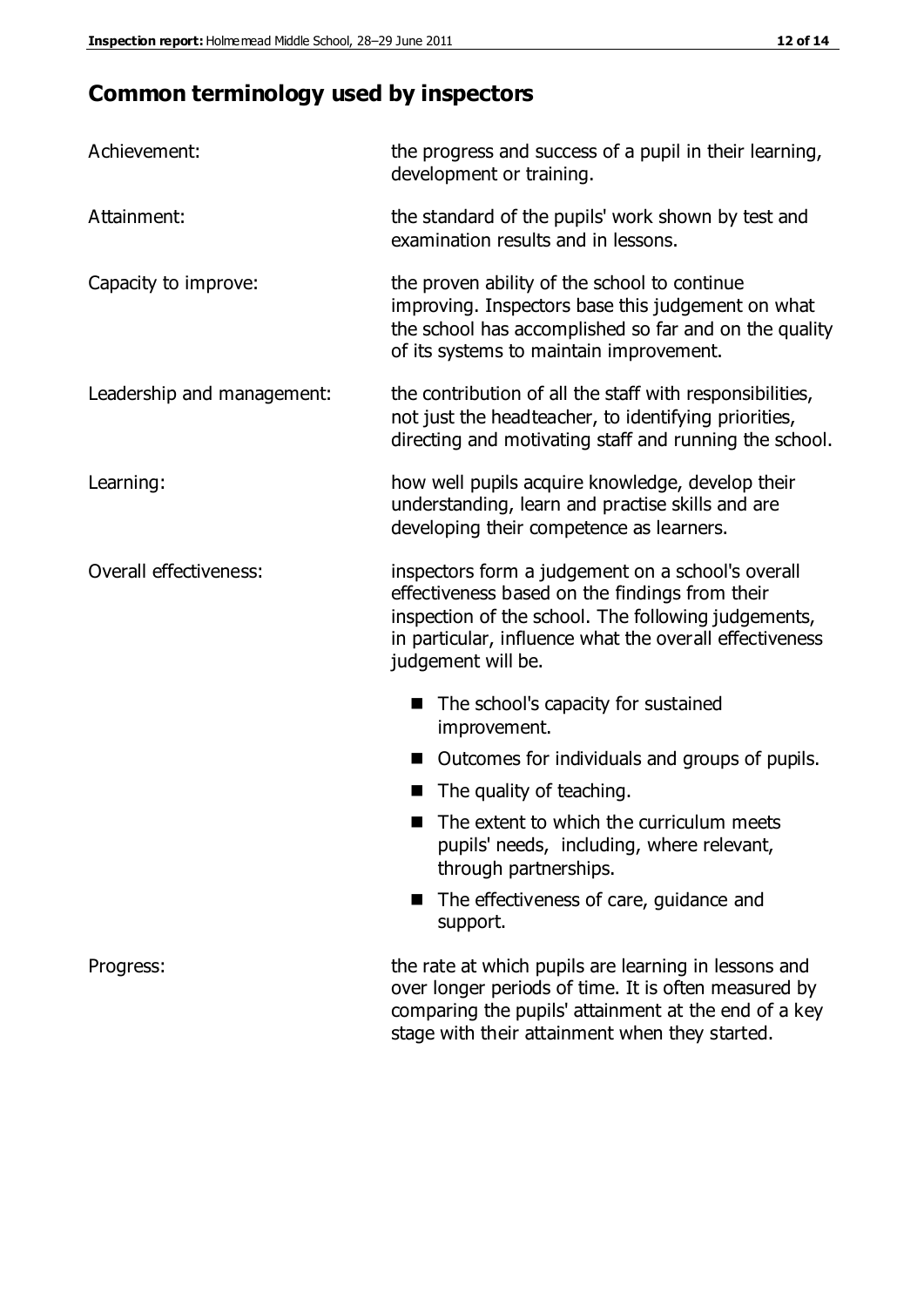#### **This letter is provided for the school, parents and carers to share with their children. It describes Ofsted's main findings from the inspection of their school.**

30 June 2011

#### Dear Pupils

#### **Inspection of Holmemead Middle School, Biggleswade SG18 8JU**

I am writing to tell you about your school's recent inspection. First, on behalf of the inspection team, I would like to thank you for giving us a warm welcome, answering our questions and completing our questionnaires.

Holmemead Middle School provides you with a good education. Mr Phillips leads the school very well. The strong support he receives from the senior leadership team and the whole staff has resulted in several improvements. Pupils now make good progress between joining in Year 5 and leaving in Year 8. Teaching is satisfactory overall, but it is good in many lessons and outstanding in some. The school tracks your progress carefully and is quick to give extra help for anyone who is falling behind. Your personal development is good, but attendance is only average.

The school is well organised to care for you and to give you a wide range of experiences. Most of you feel safe and know how to stay safe. You make an outstanding contribution to the school and local community in all sorts of ways. Some of you are worried about behaviour. We think you behave well most of the time, especially in interesting and enjoyable lessons. Sometimes, when the lessons are a bit dull, some of you get restless and begin to disturb others.

We have made a few suggestions about how the school should improve.

Help some teachers to improve their skills in checking your work during lessons, especially in mathematics.

Make sure that you get good advice in all lessons on how to improve your work. (You already get very good advice in some lessons.)

Improve the way that the school's governing body works.

You can help by improving your attendance to above average and by trying your best to learn even if the lesson is not very exciting.

Yours sincerely

Stephen Abbott

Her Majesty's Inspector